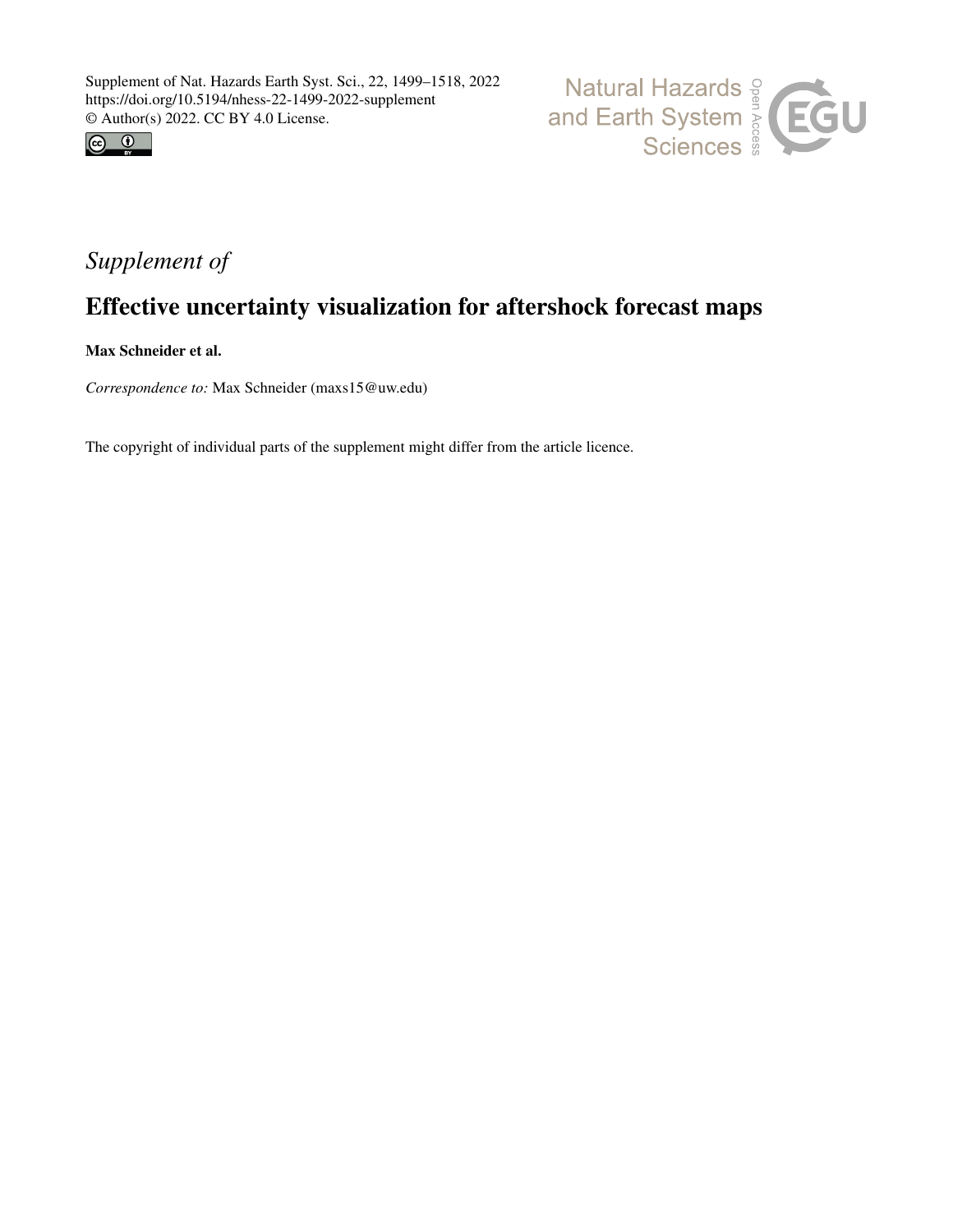# Supplement to "Effective uncertainty visualization for aftershock forecast maps", Schneider et al (2022)

**Low Most Likely Forecast, Low Uncertainty**





Figure S1. Examples of aftershock forecast distributions that both have low most likely forecasted aftershock rates (median; marked by black lines) but with low uncertainty (top) and high uncertainty (bottom). Red lines mark the 2.5% and 97.5% percentiles of the forecast distributions, which span a larger and more skewed interval for the forecast with high uncertainty.

### S1 Summary of interviews with emergency managers

We interviewed five emergency management officials from Washington State, USA, four of whom were directors of either state 5 or county-level emergency management offices (the fifth participant was a volunteer at a county-level emergency management office). The interviews focused on how scientific information is used when responding to natural disasters, and how the visual features of previous disaster scientific communications affected how the emergency managers used them for decision-making needs. We also asked about how uncertainty in scientific communications affects their use for disaster response. We began by posing general questions and then narrowed in on previous experiences with non-earthquake hazards, as most participants had

10 not yet worked in earthquake response. Interviews were recorded and then summarized across participants, finding similarities and differences across the individual responses. We identified several important use cases and communication goals, around which we structured the experimental tasks to evaluate uncertainty visualizations.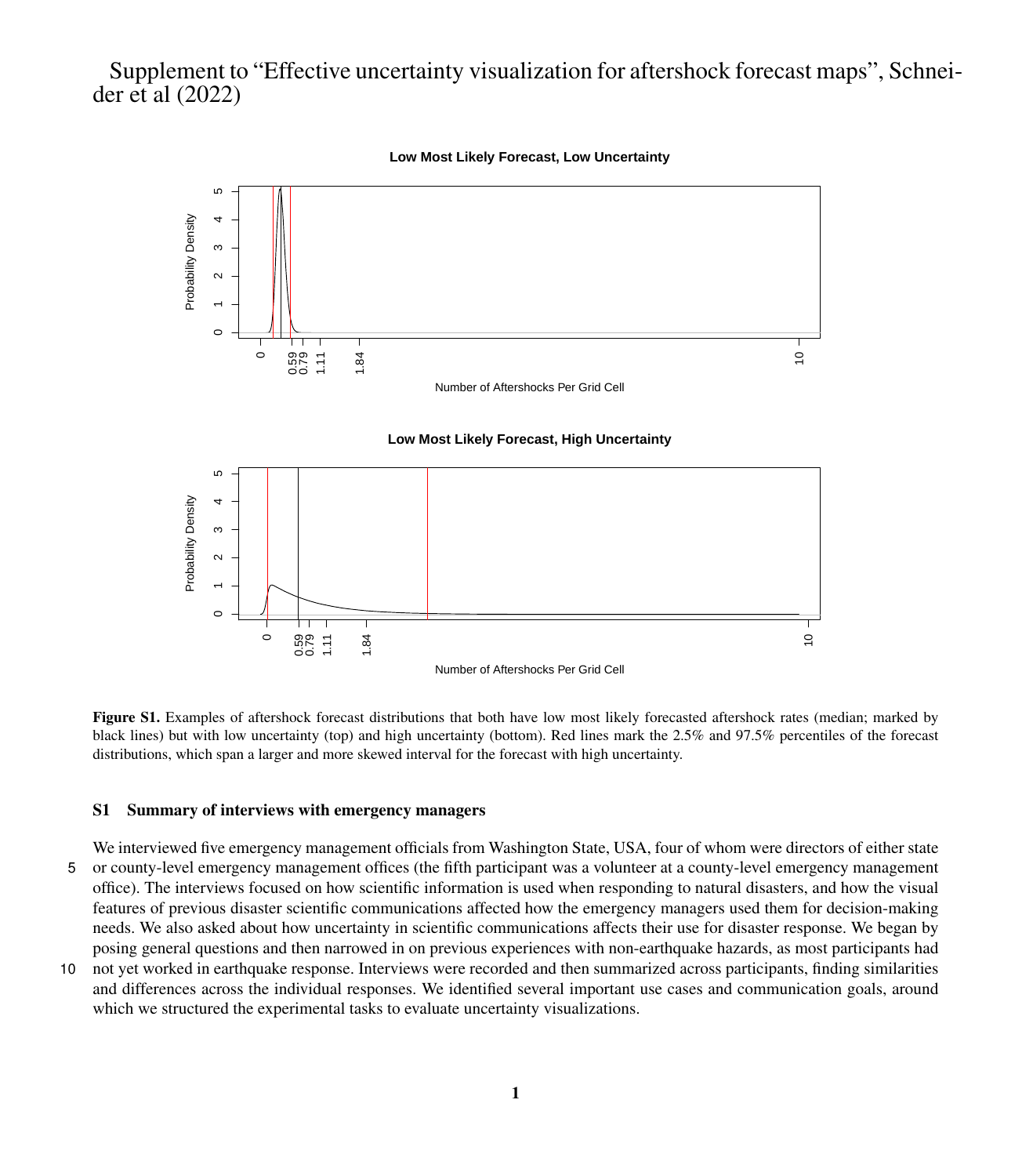# S2 Selection of colors for maps

The yellow-orange-red (Yl-Or-Rd) palette is often recommended for natural hazards [\(Doore et al., 1993\)](#page-7-0) and has appropriate

- 15 color connotations across Western cultures, especially for the lowest rate level (yellow, commonly connoting caution in the natural hazards context) and highest rate level (red, commonly connoting danger) [\(Sherman-Morris et al., 2015;](#page-7-1) [Thompson et al.,](#page-7-2) [2015\)](#page-7-2). We began with the Yl-Or-Rd RColorBrewer palette, known to be colorblind-friendly [\(Brewer and Harrower, 2009\)](#page-7-3). We fixed the start and end colors as suggested by this palette: respectively, yellow (made darker to maintain distinguishability for different transparency levels) and a dark red. We then created a five-color palette that was perceptually uniform using the
- 20 Hue-Saturation-Lightness color model. We uniformly decreased colors' lightness and increased hue, while keeping maximal saturation. The hue and lightness of all colors were then adjusted to be optimally discriminable in both the legends and maps. The sixth color (highest rate level) was made dark brown, a color off the Yl-Or-Rd color palette to further distinguish it from the previous colors, as it was not in any visualization aside from the intervals-based design. This was to avoid the false matching of the darkest color in the map with the darkest color on the legend, as occurred when piloting.
- 25 We used a white color with black shadow for the area marker in the Read Off and Comparative Judgment tasks to avoid simulatanous contrast affecting the perception of the color within the marker [\(Krauskopf et al., 1986\)](#page-7-4).

# S3 Developing location distance measures

We investigated whether the characteristics of trial locations in the comparative judgment task influenced how participants judged between them. We focused on primary map features (map center, zones of high-rate and -uncertainty) and whether 30 either location was substantially closer to them.

For each location, we calculated its Manhattan distance (number of grid cells) to the map center and the nearest zone of high rate or uncertainty. We then calculated the difference between these distances for the two locations in each trial. These distance differences are only meaningful when neither location itself has high rate or uncertainty and were only computed in those cases. Furthermore, we are interested in assessing whether locations were meaningfully closer to a given map feature, as

35 we did not expect participants to be influenced by small differences in distances. Thus, we created a new categorical variable indicating which location was at least three grid cells (the median distance across trial locations) closer to each map feature. If both locations were essentially equidistant from that map feature (difference of two grid cells or fewer) or if either location was itself in that zone, the trial's value of this variable was "neither", which was set as the reference category. These categorical variables entered our model selection procedure as potential fixed effects (see Text [S5\)](#page-5-0).

### 40 S4 Screenshots of conditions from experiment platform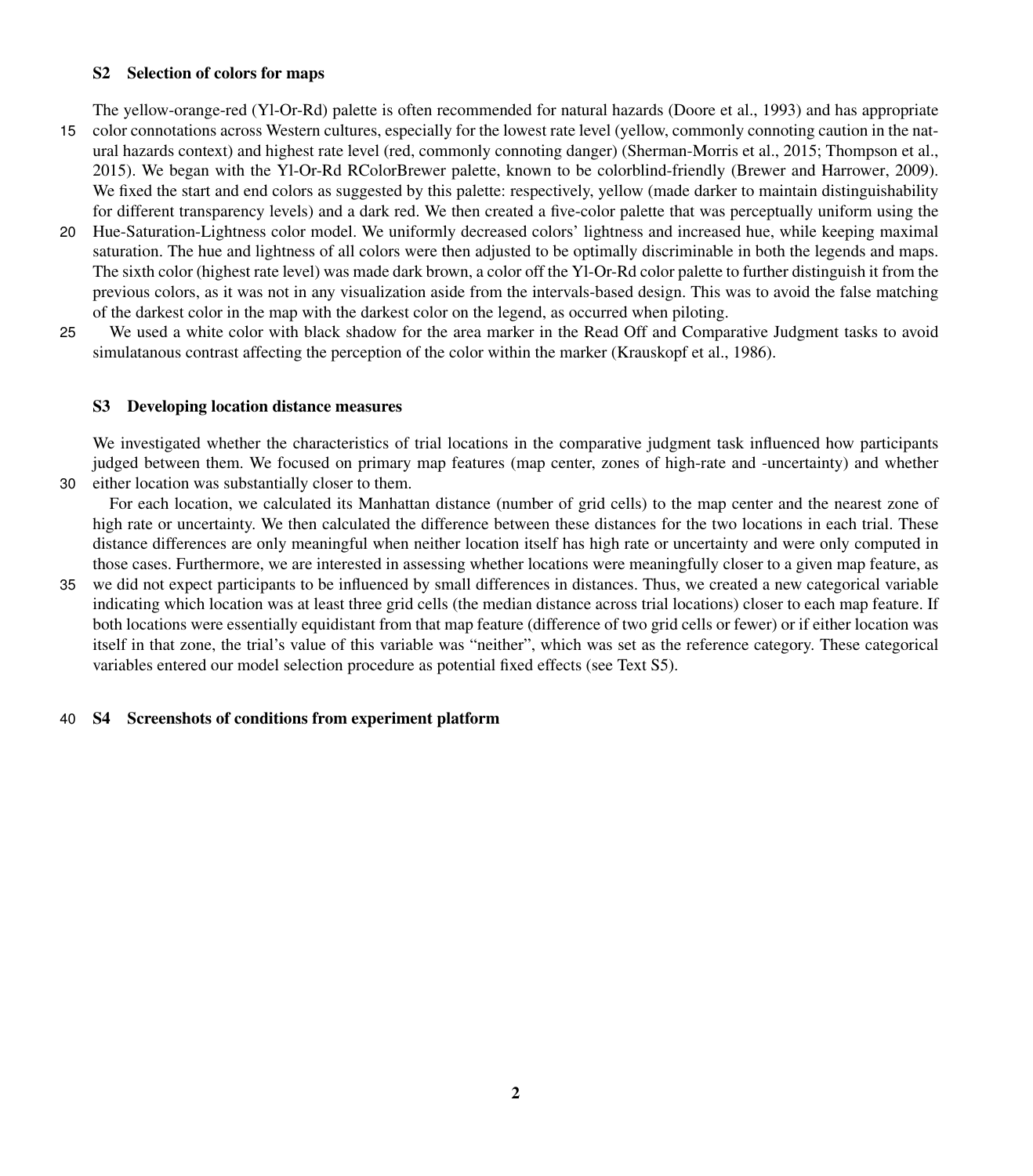

Where will there be more aftershocks next week: Location 1 or Location 2? Please make a prediction. Please consider the aftershock forecast and the certainty of the forecast.



Figure S2. Screenshot of baseline trial for Comparative Judgment task with the Adjacent UV.



Figure S3. Screenshot of surprise trial for Comparative Judgment task with the Adjacent UV.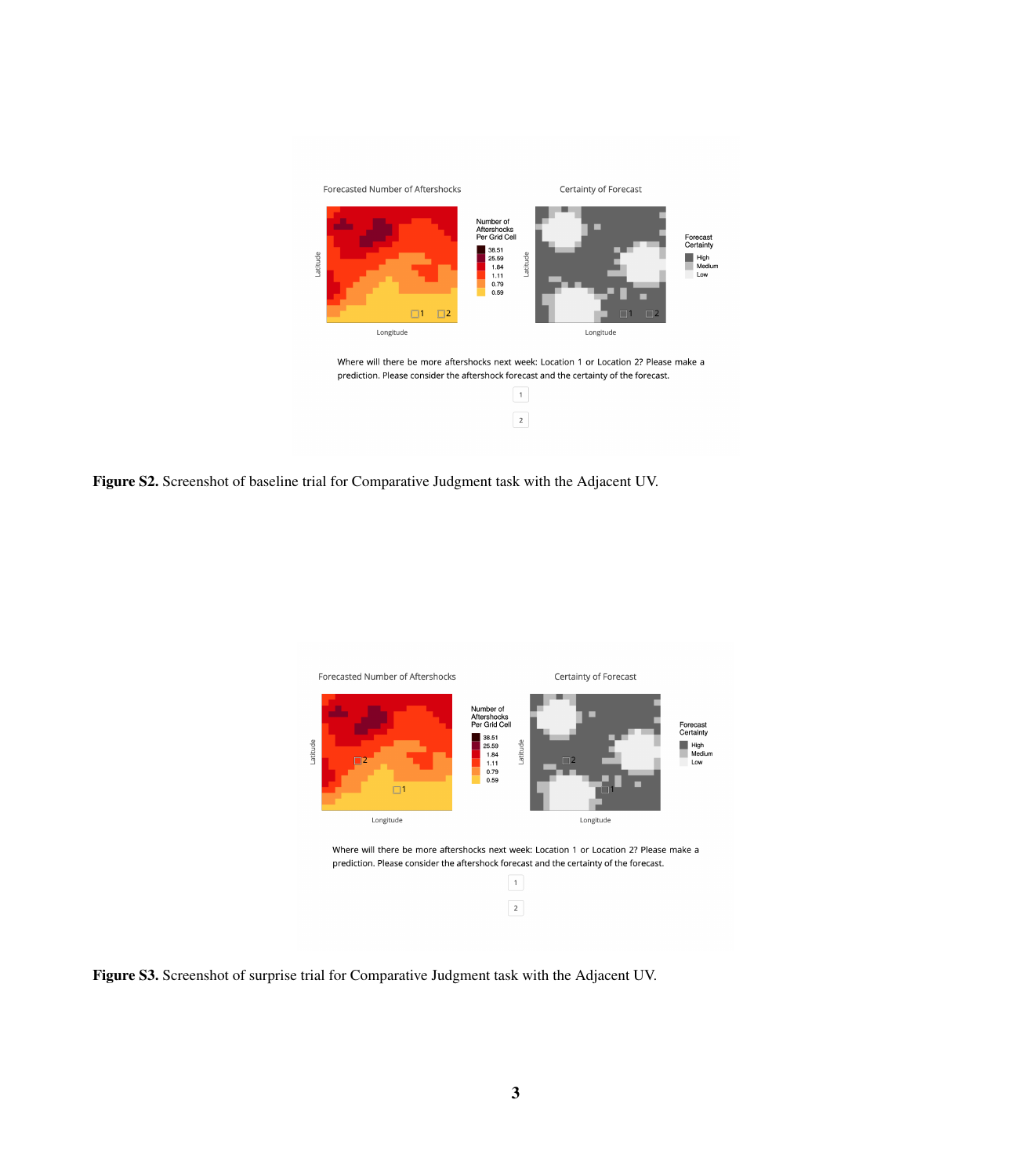

 $\boxed{2}$ 

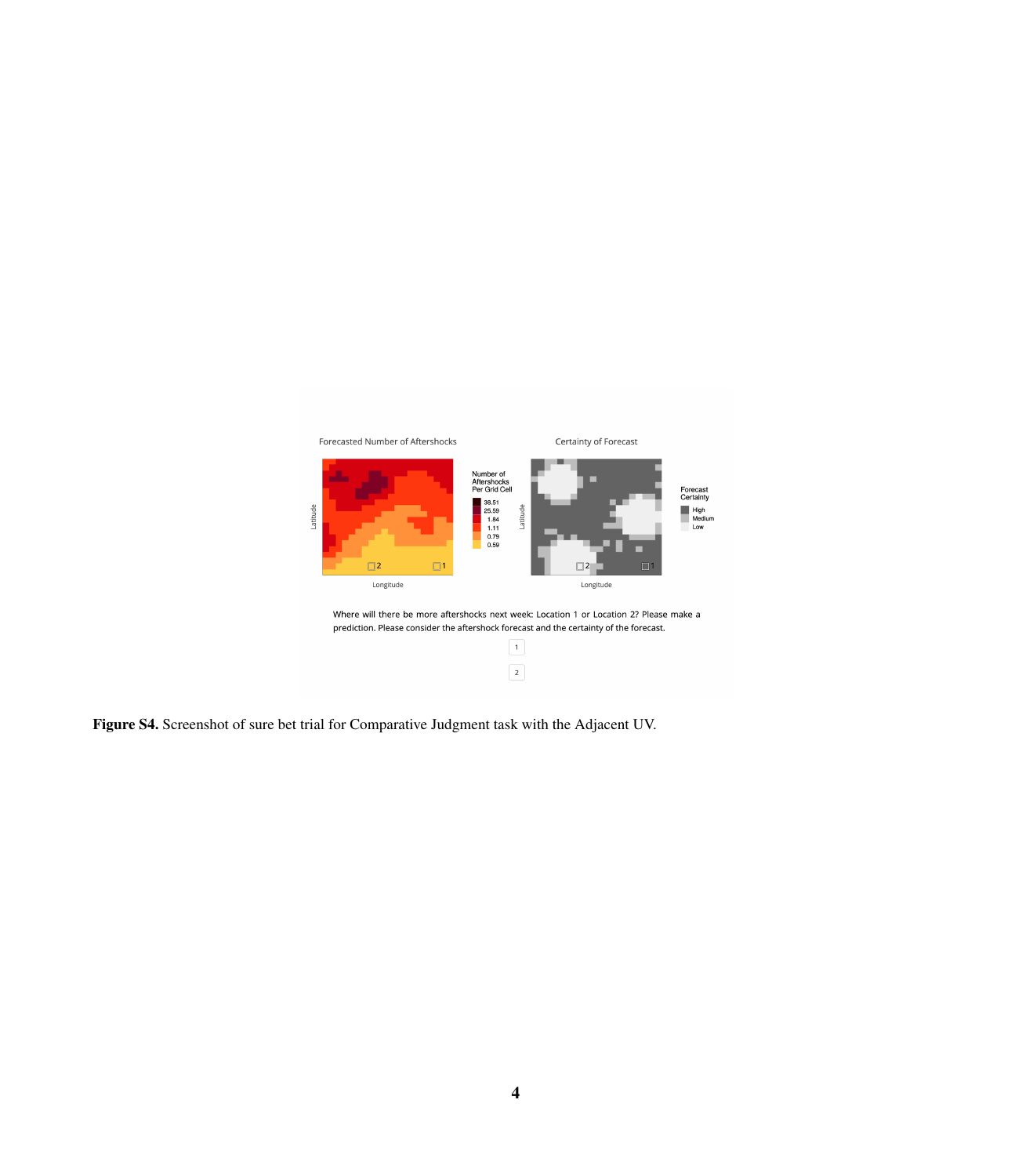### <span id="page-5-0"></span>S5 Multilevel model and model selection

We expected participant heterogeneity in comparative judgment, irrespective of visualization condition. We did not experimentally control for the myriad sources of this heterogeneity, nor did we know *a priori* how these may influence judgment, so we omitted participant-level effects from our main confirmatory analysis. We instead built a multilevel model of participant

45 judgments to explore this heterogeneity by participant. We then performed a model selection analysis to identify drivers of task response when accounting for individual differences. We investigated which participant- or trial-level variables led to best model fit (across all participants and trials).

We first built a baseline multilevel regression model on  $Y_{ij}$  (participant i's judgment in trial j), with a fixed effect for condition, rate level, and their interaction as well as a random participant-level intercept. We used a treatment contrast for 50 the visualization condition (reference category: Rate Only) and rate level (reference category: Medium rate) variables. The

baseline multilevel model (built using the glmer R package, version 1.1-27) is:

$$
logit(P(Y_{ij} = 0)) = \beta_0 + \zeta_{0i} +
$$
  
\n
$$
\beta_b I(UV_i = Bounds) + \beta_t I(UV_i = Transparency) + \beta_a I(UV_i = Adjacent) +
$$
  
\n
$$
\beta_L I(Rate_j = Low) + \beta_H I(Rate_j = High) +
$$
  
\n
$$
\beta_{bL} I(UV_i = Bounds) * I(Rate_j = Low) + \beta_{bH} I(UV_i = Bounds) * I(Rate_j = High) +
$$
  
\n
$$
\beta_{tL} I(UV_i = Transparency) * I(Rate_j = Low) + \beta_{tH} I(UV_i = Transparency) * I(Rate_j = High) +
$$
  
\n
$$
\beta_{aL} I(UV_i = Adjacent) * I(Rate_j = Low) + \beta_{aH} I(UV_i = Adjacent) * I(Rate_j = High),
$$
  
\n
$$
\zeta_{0i} \sim N(0, \sigma_{\zeta})
$$

- 60 We considered the estimated fixed effect coefficients and compared them with the confirmatory analysis. We then built models with additional fixed effects (trial-level variables, participant-level covariates) and compared them to the baseline model, using model performance criteria. We only considered multilevel models with random intercepts (as a random "slope" on condition would not be identifiable with the data). Thus, we simply added fixed effects stepwise to the baseline model and assessed if this produced a better model fit, using multiple metrics.
- 65 A common model performance metric is the modified Bayesian Information Criterion (mBIC), which balances model goodness of fit with parsimony [\(Müller et al., 2013\)](#page-7-5). Since we build classification (binary response) models, we also used classic metrics for classification (defined in Table [S1\)](#page-7-6): correct classification rate (CCR); Brier score; and area under the Receiver Operating Characteristic (ROC) curve (AUC). For all of these scores, we calculated the predicted probability of selecting the location of higher uncertainty,  $p_{ij}$ , for a given participant and trial, based on the given model. We then binarized these predicted
- 70 probabilities at 0.5, obtaining binary predicted judgments  $b_{ij}$  (is location of higher uncertainty predicted to be selected?). These binary predicted judgments were then compared to the observed judgments  $o_{ij}$  with the goodness-of-fit metrics. This model selection analysis solely aimed to identify other variables beyond those in the baseline model that explain the experimental data, based on in-sample goodness of fit. Significant effects in the best-fitting model could be considered as key determinants of task response and built into future experimental designs.

## 75 S6 Supplementary experimental results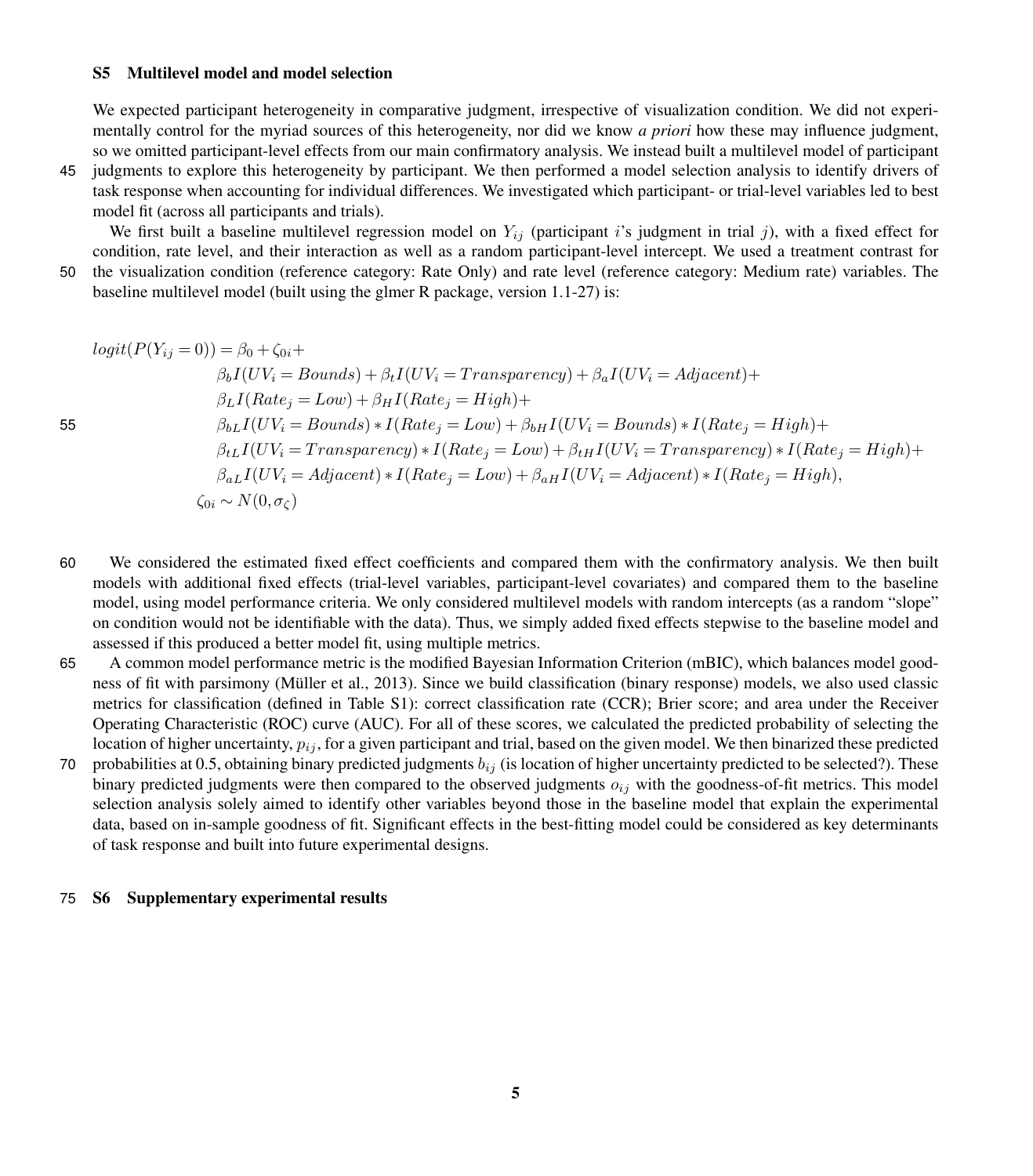<span id="page-6-0"></span>

Figure S5. ROC curves as described in [Thoma](#page-7-7) [\(2018\)](#page-7-7). The area under the ROC curve (AUC) for the best possible classifier should be as close to 1 as possible, as this would maximize the true positive rate and minimize the false positive rate.



Figure S6. Percentage of participants selecting a particular location in the six baseline trials, where both locations have the same rate and same low uncertainty. This is Location 1 in the baseline trials described in Table 2 in the main article. Trials were repeated for forecast regions A and B.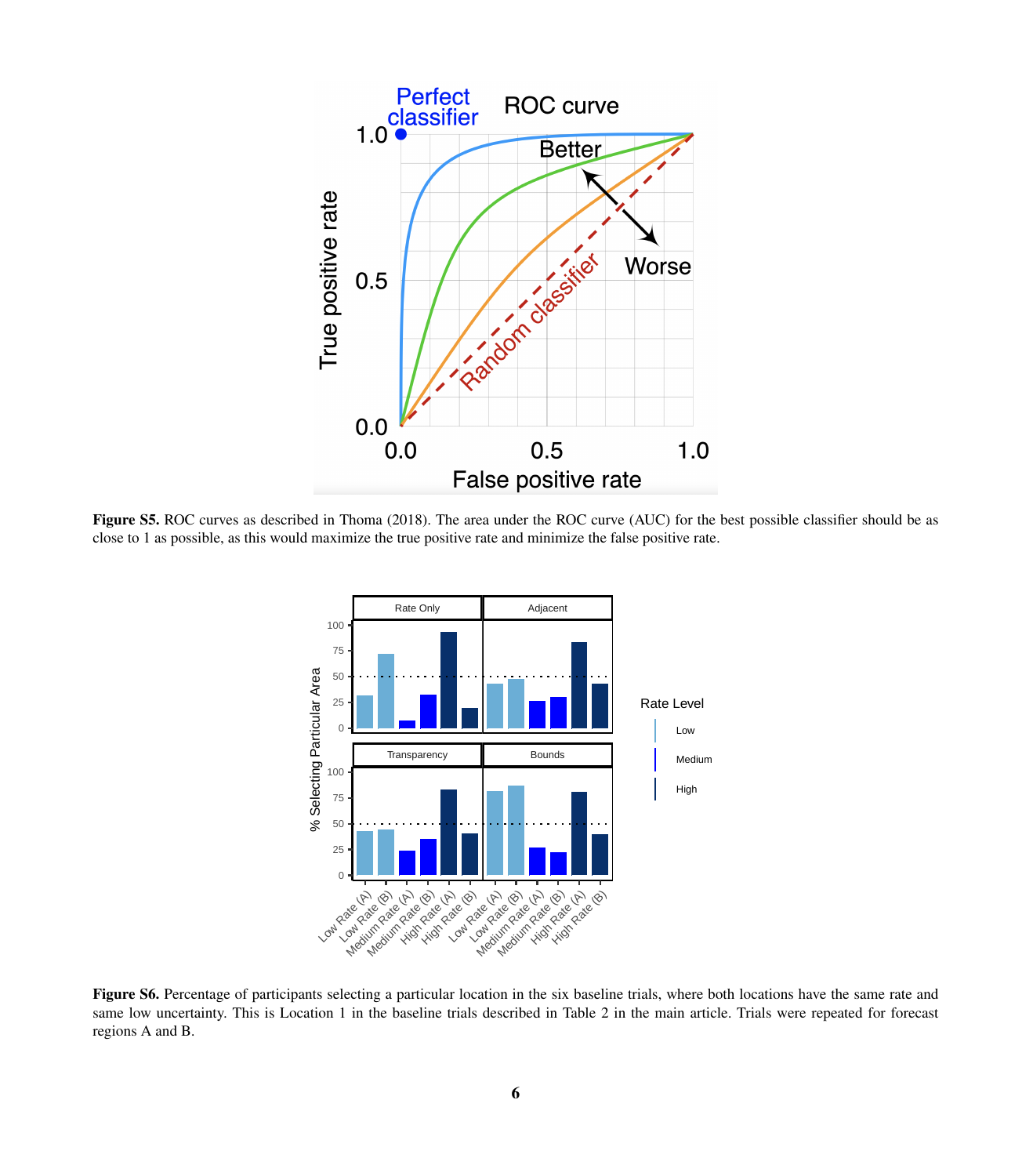<span id="page-7-6"></span>**Table S1.** Model performance metrics.  $CCR$  is the correct classification rate,  $AUC$  is the area under the ROC curve and use  $n_t$ , the number of trials and  $n_p$ , the number of participants.  $mBIC$  is the modified Bayesian information criterion. For the definition of  $mBIC$ , LL is the model log-likelihood,  $f$  is the number of fixed effects and  $r$  is the number of random effects estimated.

| Metric                                                              | Definition                                                                                                | Direction                                                       |  |
|---------------------------------------------------------------------|-----------------------------------------------------------------------------------------------------------|-----------------------------------------------------------------|--|
| $CCR(b_{ij}, o_{ij})$                                               | $\overline{CCR(b_{ij},o_{ij})} = \frac{1}{n_t n_n} \sum_{i=1}^{n_p} \sum_{j=1}^{n_t} I(b_{ij} == o_{ij})$ | Higher is better                                                |  |
| $AUC(p_{ij},o_{ij})$                                                | Explained graphically in Fig. S5                                                                          | Higher is better                                                |  |
| $Brier(p_{ij}, o_{ij})$                                             | $Brier(p_{ij}, o_{ij}) = \frac{1}{n_t n_p} \sum_{i=1}^{n_p} \sum_{j=1}^{n_t} (p_{ij} - o_{ij})^2$         | Lower is better                                                 |  |
| mBIC(LL)                                                            | $\overline{mBIC} = -2LL + \log(n_t n_p) \cdot (f+r)$                                                      | Lower is better                                                 |  |
| $6 -$<br>5<br>Confidence Rating<br>$\overline{c}$<br>1<br>Rate Only | Adjacent<br>Transparency<br><b>Bounds</b>                                                                 | Area Selected<br><b>Higher Uncertainty</b><br>Lower Uncertainty |  |
| $n=221; n=221$                                                      | $n=91$ ; $n=214$<br>$n=85; n=202$<br>$n=216; n=225$                                                       |                                                                 |  |

Figure S7. Boxplots for surprise judgment confidence ratings (median confidence by participant) by condition, split by which location was selected. Sample sizes are given for each condition, the number of participants in that condition that selected the given location at least once.

#### References

<span id="page-7-3"></span>Brewer, C. A. and Harrower, M.: ColorBrewer 2.0: Color advice for cartography, [http://colorbrewer2.org/,](http://colorbrewer2.org/) last access: 2021-08-03, 2009.

- <span id="page-7-0"></span>Doore, G. et al.: Guidelines for using color to depict meteorological information, Bulletin of the American Meteorological Society, 74, 1709–1713, 1993.
- <span id="page-7-5"></span><span id="page-7-4"></span>80 Krauskopf, J., Zaidi, Q., and Mandlert, M. B.: Mechanisms of simultaneous color induction, Journal of the Optical Society of America A, 3, 1752–1757, 1986.

Müller, S., Scealy, J. L., Welsh, A. H., et al.: Model selection in linear mixed models, Statistical Science, 28, 135–167, 2013.

<span id="page-7-1"></span>Sherman-Morris, K., Antonelli, K. B., and Williams, C. C.: Measuring the effectiveness of the graphical communication of hurricane storm surge threat, Weather, Climate, and Society, 7, 69–82, 2015.

<span id="page-7-7"></span><span id="page-7-2"></span>85 [T](https://upload.wikimedia.org/wikipedia/commons/1/13/Roc_curve.svg)homa, M.: Receiver Operating Characteristic (ROC) curve with False Positive Rate and True Positive Rate., [https://upload.wikimedia.org/](https://upload.wikimedia.org/wikipedia/commons/1/13/Roc_curve.svg) [wikipedia/commons/1/13/Roc\\_curve.svg,](https://upload.wikimedia.org/wikipedia/commons/1/13/Roc_curve.svg) last access: 2022-01-17, 2018.

Thompson, M. A., Lindsay, J. M., and Gaillard, J.-C.: The influence of probabilistic volcanic hazard map properties on hazard communication, Journal of Applied Volcanology, 4, 1–24, 2015.